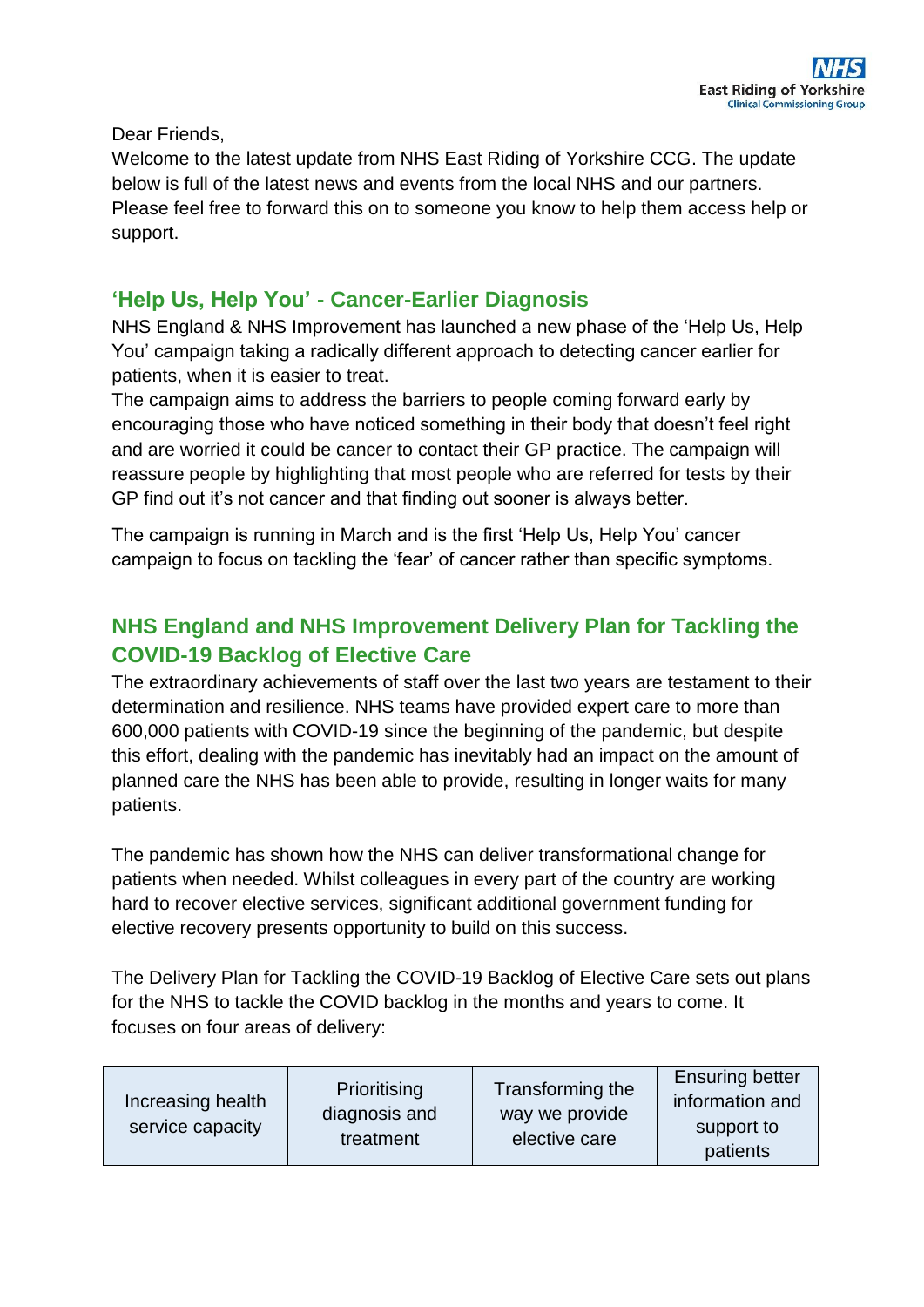The plan sets out how the NHS will deliver nine million more tests and checks per year by 2025. This means that over a three-year period, patients will be offered around 17 million more diagnostic tests – an increase in capacity of a quarter compared with the three years prior to the pandemic.

To reach these targets, more than 100 diagnostic centres will be rolled out, and more surgical hubs will also be added to the network of 122 already operating across the country. The hubs focus on high-volume routine surgery so more patients can get seen more quickly, making efficient use of taxpayer resources, and creating extra capacity so emergency cases do not disrupt operations and cause cancellations or delays.

### **Humber Teaching NHS Foundation Trust Stakeholder Newsletter**

[Click here](https://humberteachingnhsfoundationtrust.createsend.com/campaigns/reports/viewCampaign.aspx?d=t&c=D7C6E2C6F7D16B3A&ID=934D5D8CE48FCB0E2540EF23F30FEDED&temp=False&tx=0&source=Report) to read the latest stakeholder newsletter from Humber Teaching NHS Foundation Trust. In this issue:

- Welcoming a new Non-Executive Director
- Local organisations coming together to improve breastfeeding awareness in the East Riding.
- Mental Health Nurse Day 2022
- Latest updates and campaigns

# **Could you become an Age UK befriender?**

One of the ways Age UK tries to combat loneliness in later life is through a friendship service. This is delivered either via telephone befriending and face-to-face befriending. They currently have a significant need for additional befrienders to join their team. You can find out more about getting involved online [here.](https://www.ageuk.org.uk/hull/get-involved/volunteer/befriending-volunteer/)

# **Cancer Champion training available**



In January, the Cancer Champion Programme reached a very important milestone with 3,000 people in Humber, Coast and Vale completing the training to become a 'cancer champion'. The programme aims to raise awareness of the early signs and symptoms of cancer, promote the

national screening programmes and early detection, as well as help to normalise conversations about cancer. [Visit the Humber Coast and Vale website to read the](https://humbercoastandvale.org.uk/2022/01/10/cancer-champion-programme-has-reached-a-new-milestone-with-now-more-than-3000-cancer-champions/)  [story in full.](https://humbercoastandvale.org.uk/2022/01/10/cancer-champion-programme-has-reached-a-new-milestone-with-now-more-than-3000-cancer-champions/)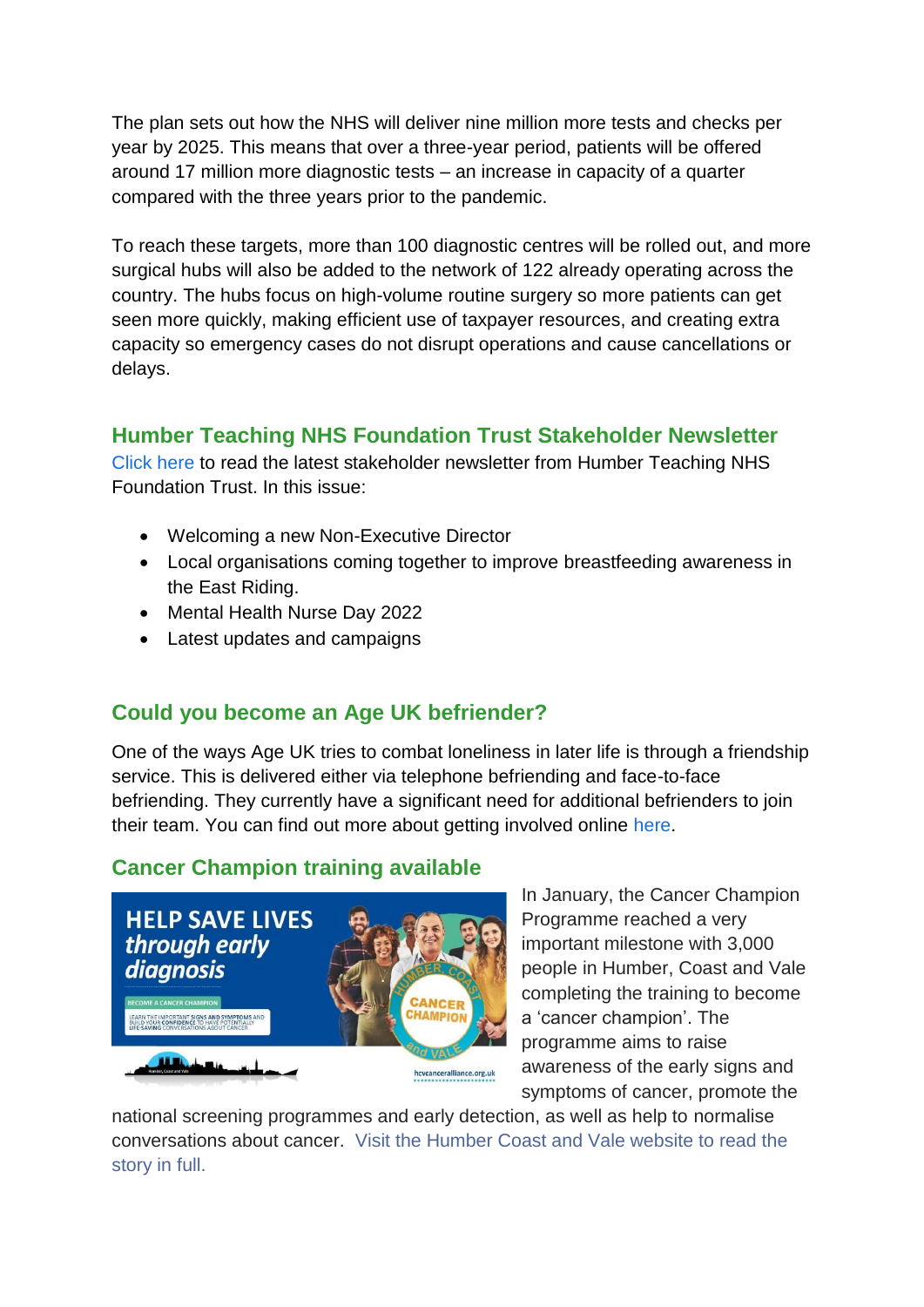If you would like to become a Cancer Champion, virtual training sessions are now available throughout March.

- Monday 7th March at 14:00
- Tuesday 8th March at 18:30
- Thursday 10th March at 09:30
- Tuesday 15th March at 15:00
- Friday 18th March at 11:30
- Wednesday 23rd March at 10:00
- Monday 28th March at 12:00

The sessions are suitable for anyone and everyone, with no prior knowledge of cancer being required. After each session every attendee receives links to the videos shared and a digital Cancer Champion handbook as well as a Cancer Champion certificate and badge. All training is free, [click here](https://www.eventbrite.co.uk/e/cancer-champions-free-online-awareness-sessions-tickets-115965246173) to book a session.

To find out more about Cancer Champion training, please [click here.](https://humbercoastandvale.org.uk/2022/01/10/cancer-champion-programme-has-reached-a-new-milestone-with-now-more-than-3000-cancer-champions/)

#### **Help! Talking therapies available to support your mental health**

On Monday 17 January, NHS England and NHS Improvement launched a new mental health campaign to highlight that feelings of anxiety and depression can affect us all – and the NHS is here to help.

The NHS provides a range of talking therapies for common mental health issues such as anxiety and depression, which are free, effective and confidential.

Famous faces from across music and radio, including Craig David, Tom Grennan, Laura Mvula, Nicola Roberts, Ella Henderson, Max George, as well as an NHS therapist and real people who have benefited from the NHS mental health talking therapy services are supporting the campaign in a powerful new video featuring the lyrics of the Beatles' song 'Help!', which calls on people who are struggling to reach out for support through NHS services - either by referring themselves, or by contacting their GP who can also refer them.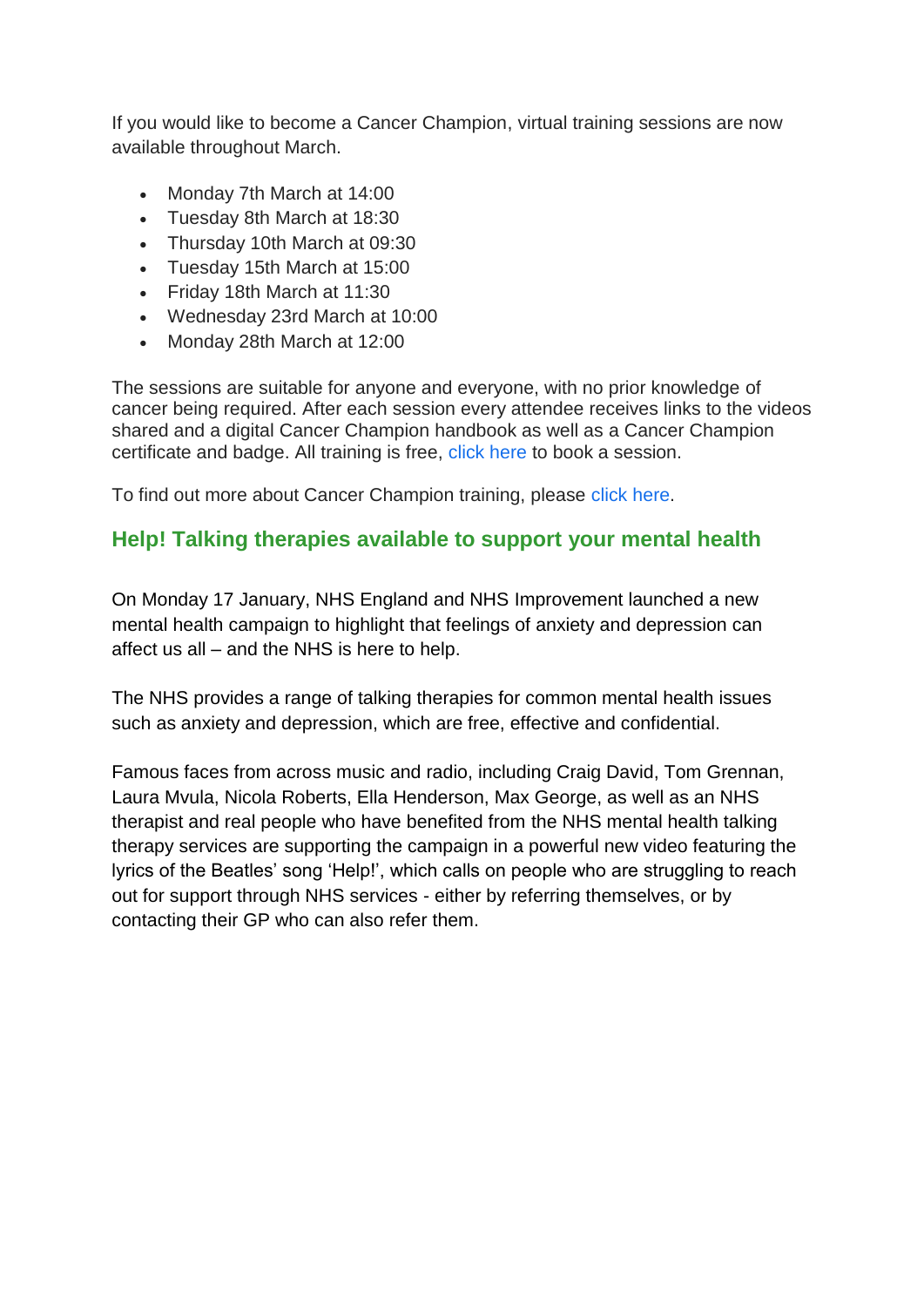

Visit [nhs.uk/help](https://www.england.nhs.uk/2022/01/nhs-launches-landmark-mental-health-campaign-with-help-from-the-beatles/) for more information.

#### **Bowel Cancer UK – Colonoscopy Confidence campaign**

Bowel Cancer UK know some people feel anxious or worried when they're told they need a colonoscopy but it's important to have this test if they're referred. Unfortunately, this can often lead to people missing their appointments.

They have now launched a campaign to try to understand patient barriers to attending a colonoscopy and aim to tackle them with advice and information. [The](https://www.bowelcanceruk.org.uk/about-bowel-cancer/diagnosis/hospital-tests/going-for-a-colonoscopy/)  [Bowel Cancer UK website](https://www.bowelcanceruk.org.uk/about-bowel-cancer/diagnosis/hospital-tests/going-for-a-colonoscopy/) has lots of helpful information, advice and also features snapshot films of people who have had the procedure, talking about their experiences.

# **Walking Football in Hull and the East Riding of Yorkshire**

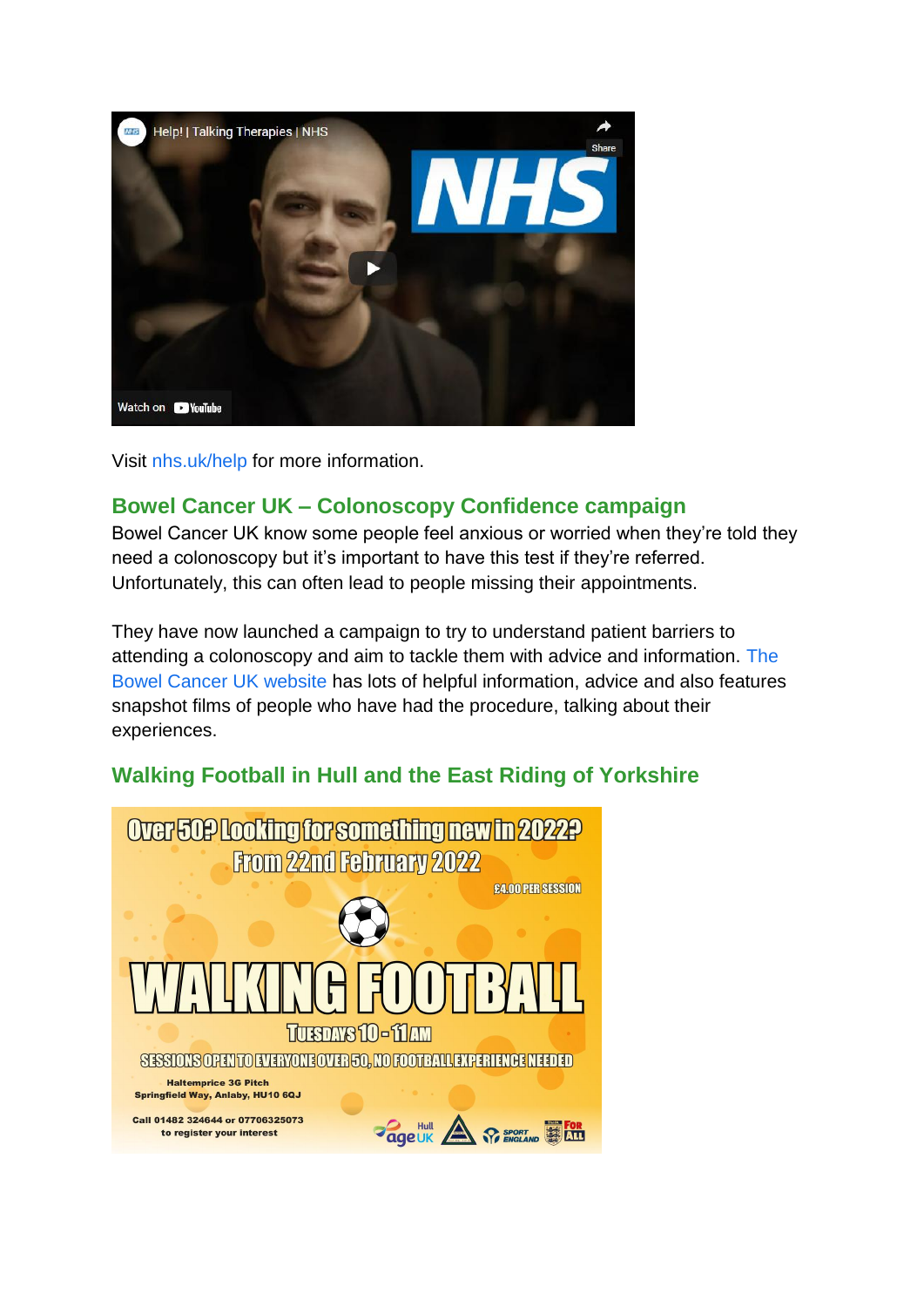#### **Find the 14,000 men**

**Why we're backing Prostate Cancer UK & NHS England's new campaign.**



Prostate cancer is more common than you think. It's the most common cancer in men. 1 in 8 men will get prostate cancer. That could be a dad, uncle, brother, partner or best friend. It's why Prostate Cancer UK and the NHS have joined forces to launch a campaign to find the 14,000 men who have not started treatment for prostate cancer since the beginning of the pandemic.

#### **Early diagnosis saves lives**

New figures show that prostate cancer accounts for a third of those not treated for

cancer compared to before the pandemic. Prostate cancer is very treatable if caught early. It's important for men to know their risk because early prostate cancer often has no symptoms.

Joe Appiah, from Bromley, was diagnosed with prostate cancer during the pandemic. He didn't have symptoms. "I'd seen adverts about prostate cancer, but I didn't know how badly black men were affected, or how to get a test. I didn't have symptoms and wasn't aware of any family history. So, until my friend told me to speak to my GP, I didn't think about it – especially with Covid too. My friend saved my life. Thanks to him it was caught just in time."

**Check your risk and share the risk checker with loved ones – it takes 30 seconds and could save lives.** [Visit Prostate Cancer](https://prostatecanceruk.org/risk-checker.html?utm_source=hcvc-alliance&utm_medium=affiliate-referral&utm_campaign=risk-checker&utm_content=organic-link&utm_term=short-url) UK online.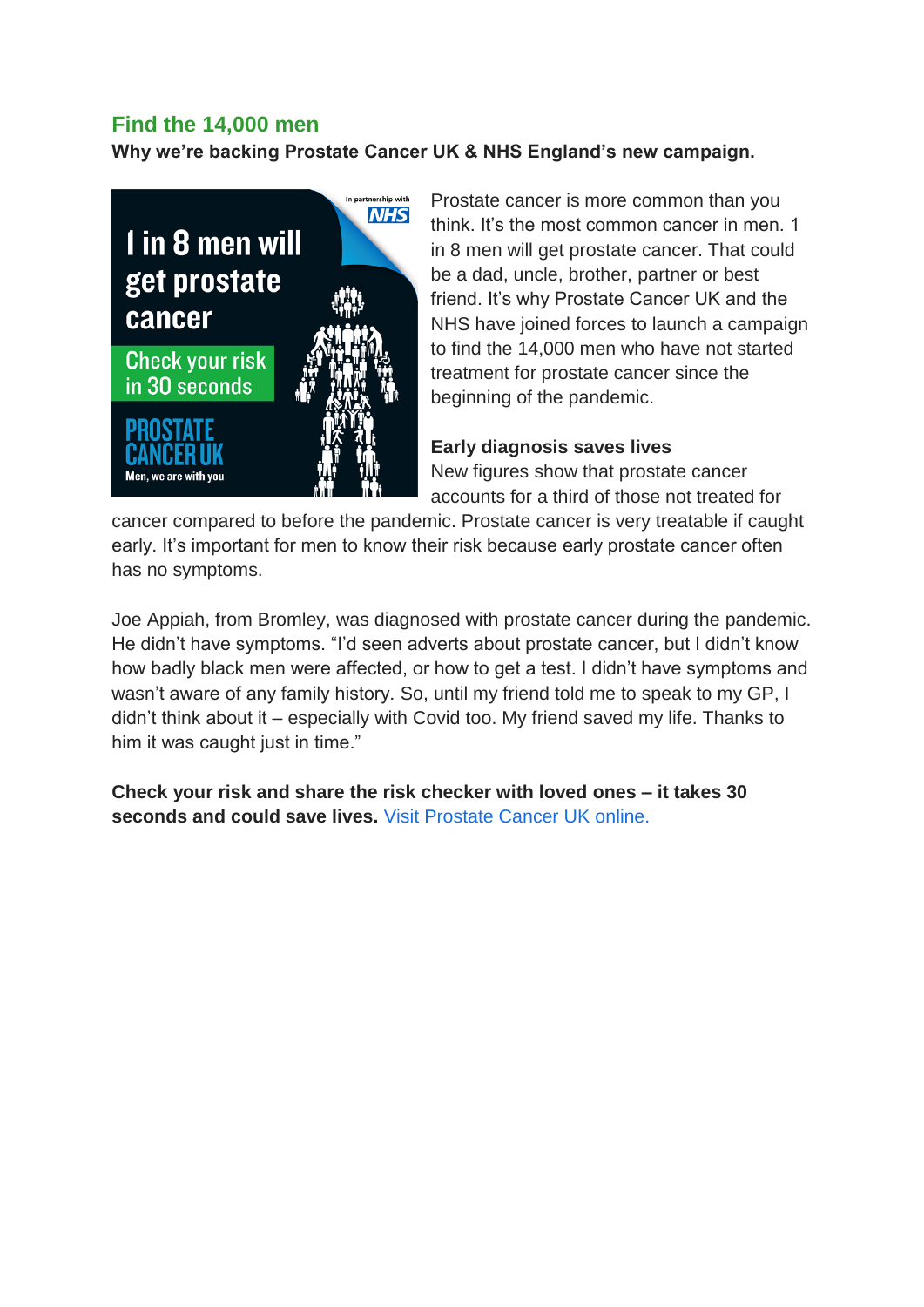#### **NHS Blood and Transplant - can you help by giving blood?**



# **Hull 4 Heroes support group for veterans in Hull and East Riding of Yorkshire**

Local charity Hull 4 Heroes is running support groups for serving armed forces, exserving and families/partners of those that are serving and have served. Ex-service personnel run a men's talking group and a women's talking group that provides a safe space for people to come together, understand each other and listen.

10% of our local population across Hull and East Riding are ex-service personnel who could benefit from the support offered at these groups.

The men's talking group meets every Wednesday from 6pm onwards at the the Hull 4 Heroes Offices, 7 Whitefriargate, Hull, HU1 2ER

The Lisa's Ladies women's talking group meets every Wednesday 12-2pm (subject to change) at the Hull 4 Heroes Offices, 7 Whitefriargate, Hull, HU1 2ER

For further information please contact *[helen.skinner@hull4heroes.org.uk](mailto:helen.skinner@hull4heroes.org.uk) or [paul.matson@hull4heroes.org.uk,](mailto:paul.matson@hull4heroes.org.uk)* alternatively call 01482 534483.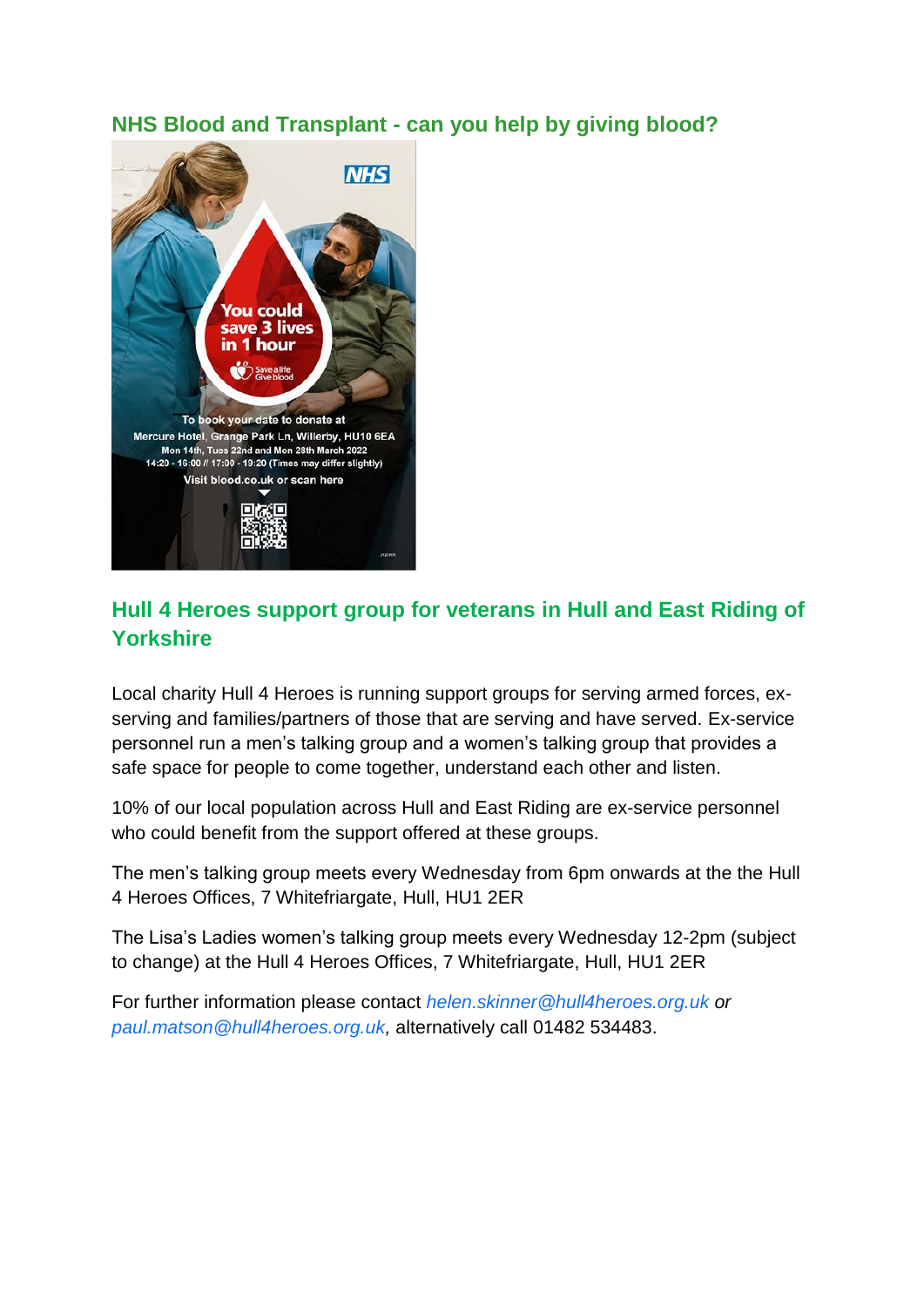# **TWO VETERANS, TWO STORIES, AMAZING GROUPS**



<sup>46</sup> On 30th April 2021, at the age of 24, George 'GEO' Ellis a former Yorkshire Regiment soldier took his own life. The GEO group has been set up in Georges name to help serving and former service men talk amongst people who understand them.



#### Have you served in the armed forces? The Hull 4 Heroes GEO mens and Lisa's

adies support groups for the serving and<br>ex-armed forces, we understand. Most of





HULL4HEROES 0000 www.hull4heroes.org.uk All meetings are held in the strictest confidence.<br>Images of meetings are for Illustration purposes only



"On 7th July 2020, at the age of 34, Lisa Batemen a former soldier in the Royal Army medical corps took her own life. The Lisa's Ladies group has been set up in Lisas name to help serving and former service women talk amongst people who understand them.



#### **Get involved and share your views**

# **Improving Access in the East Riding – your opinion matters**

If you've had an appointment within the Improving Access service in the East Riding of Yorkshire, we would love to hear your feedback by filling in [this short survey.](https://docs.google.com/forms/d/e/1FAIpQLSd9XhdgHZoCTcMW2ZVaIZXSe6BQldnEgImtlyjg644BAzDMjQ/viewform)

# **NHS Youth Forum - healthcare inequalities survey**



# **SHARE YOUR EXPERIENCES**

**AGED 14-25? WE WOULD LOVE TO HEAR ABOUT** YOUR EXPERIENCES OF HEALTHCARE INEOUALITIES!

**CPLEASE SHARE YOUR EXPERIENCES ANONYMOUSLY** BY FILLING OUT OUR SURVEY BY FRIDAY 4TH MARCH



The NHS England Youth Forum is running a project on healthcare inequalities. They want to hear directly from young people about how healthcare inequalities have affected them and how healthcare services can improve to minimise the effect of these inequalities.

This is a great opportunity for young people to engage in a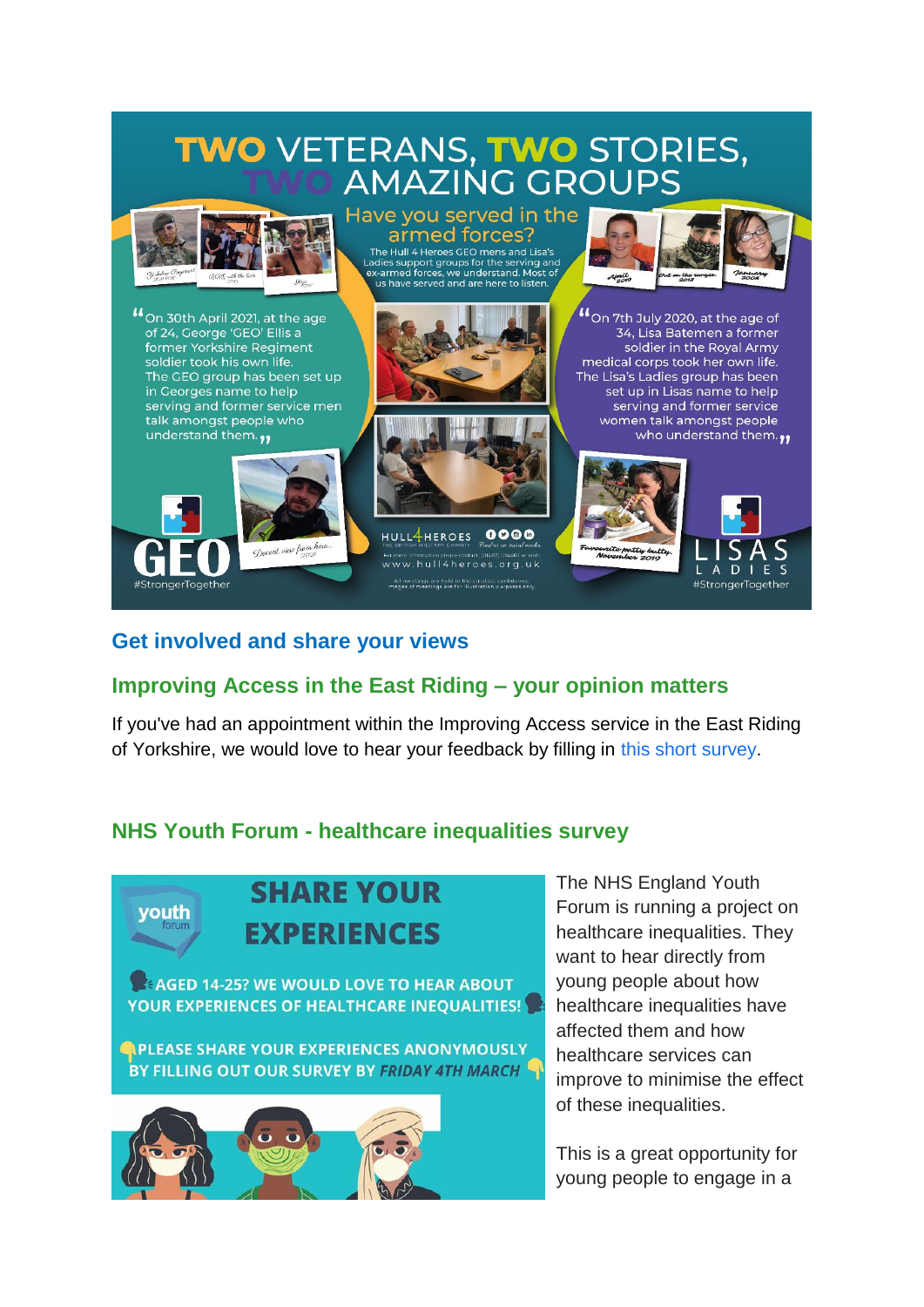project created by young people, for young people, that will positively influence the healthcare they receive. The deadline for completion is **Friday 4 March.**

Follow [this link](https://docs.google.com/forms/d/e/1FAIpQLScjV3nHioQgZ-S_2cKrQHj4US8RpoVtAi7YJe1LKww3Rp-CdA/viewform?vc=0&c=0&w=1&flr=0) to the survey.



# **National Cancer Patient Experience Survey (CPES)**

In the NHS we want our patients to have the best experience possible and having continuous patient feedback is crucial in helping us to deliver what patients want and need.

The national Cancer Patient Experience Survey (CPES) asks for feedback from cancer patients (16 years and over), to inform and improve local cancer services across England. Those who were treated for cancer as an inpatient or day case, and left hospital in April, May or June 2021, will be invited to take part in the survey.

For more information on the survey and how to access help and support in completing it, please follow this link:<https://www.ncpes.co.uk/>

In addition, a new survey has been launched for those aged 16 and under. To access the survey, [click here.](https://www.under16cancerexperiencesurvey.co.uk/)

# **Carers experience of Yorkshire Ambulance Service**

Yorkshire Ambulance Service (YAS) has worked in collaboration with key stakeholders across Yorkshire and the Humber to create a survey to capture the views of carers across the area that have used the Yorkshire Ambulance Service, whether calling 111 or 999 or using the Patient Transport Service.

If this applies to you, or a carer that you know, YAS would like to hear from you. The